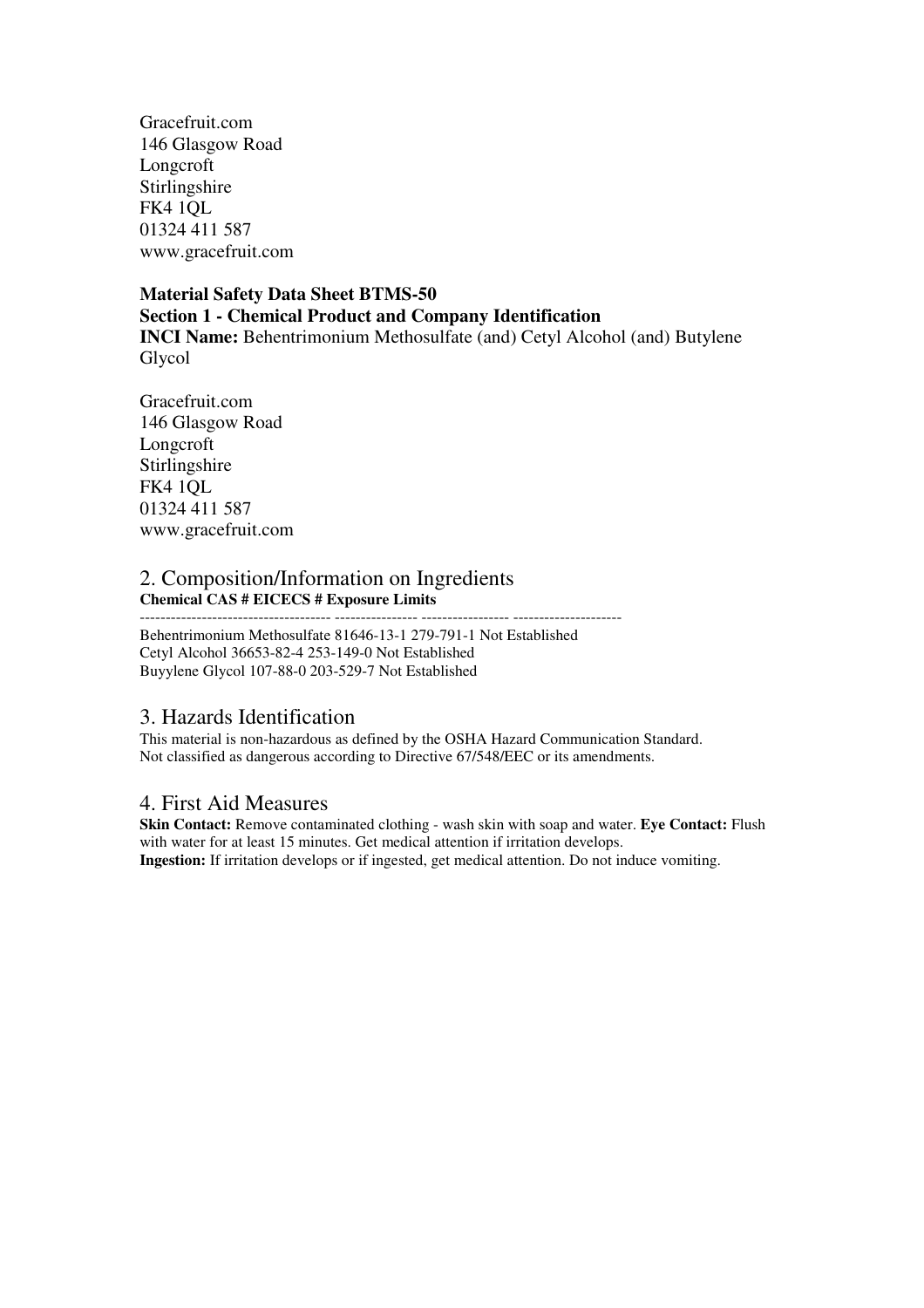## 5. Fire Fighting Measures

**Flash Point: >200°F Flammable – LEL**: Not Applicable **Flammable – UEL:** Not Applicable **Recommended Fire Extinguishing Media:** Dry chemical, foam, water spray, CO2. **Special Fire Fighting Procedures:**  Wear self-contained breathing apparatus and other protective clothing. May float on water – treat as a grease fire. **Unusual Fire or Explosion Hazards:**  None known

### 6. Accidental Release Measures

No reportable quantity for this material has been established per 40 CFR parts 302 or 355.

#### 7. Handling and Storage

Store in a cool dry area. May coagulate if stored above 90°F.

#### 8. Exposure Controls/Personal Protection

**Respiratory Protection:** Not required. **Skin Protection:** Not required. **Eye Protection:** Not required. **Engineering Controls:** Normal ventilation adequate.

### 9. Physical and Chemical Properties

**Appearance:** White to off-white waxy solid **Odor:** Characteristic **Solubility in Water:** Dispersible in warm water. **Specific Gravity:** Not available **pH:** 5.0 – 7.5 in water **Melting Point:** Approximately 65-79 Deg. C **Boiling Point:** Not available **%Volatiles (by Wt.):** Not determined **Vapor Density:** Not available **Vapor Pressure (mm Hg):** Not available **Evaporation Rate (BuAc=1):** Not available

#### 10. Stability and Reactivity

**Stability:** Stable **Hazardous Decomposition Products:** Oxides of carbon, nitrogen, and sulfur. **Hazardous Polymerization:** Will not occur. **Incompatible Materials:** Strong oxidizing agents. **Conditions to Avoid:** No additional special precautions.

#### 11. Toxicological Information

**Acute oral toxity:** No data available **Dermal toxicity:** No data available **Dermal irritancy:** No data available **Occular irritancy:** No data available **Carcinogenicity or other:** No data available

12. Ecological Information No data available